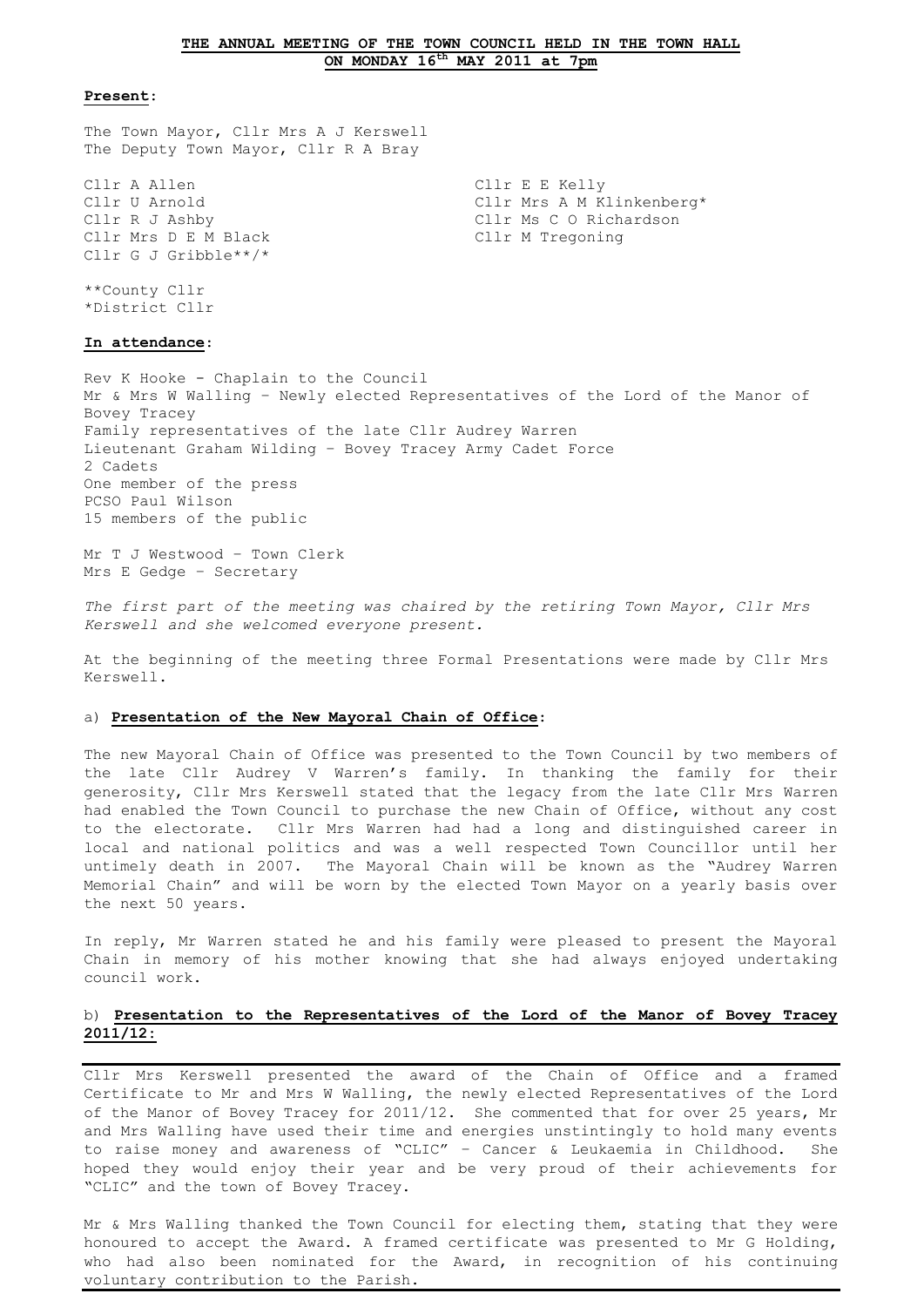## c) **Presentation of Silver Cup**:

Cllr Mrs Kerswell then presented a silver cup to the Bovey Tracey Army Cadets. She stated that the trophy was purchased at a local auction house and dates from the year 1909. It was made in London at the Goldsmith and Silversmith Company in 112 Regent Street. The base has the insignia of a Plymouth company, "Page, Keen and Page". It was originally presented to Mr R H Lee who lived at Yarner, Bovey Tracey as the trophy for the best shot in the Bovey Tracey Detachment of the  $5<sup>th</sup>$  Prince of Wales Battalion of the Devon Regiment and in 1909 it was won by Private W C Harris. The Battalion was based at Bovey Tracey Town Hall and in 1914 was commanded by a Lieutenant W G Looveys.

In accepting the Silver Challenge Cup on behalf of the Bovey Tracey Army Cadets, Lieutenant Graham Wilding thanked the Town Council and stated that he had taken over the leadership of the Cadets in 2006. At present there were 20 young people involved and he introduced Corporal Kimberley Horrell and Lance Corporal Craig Fone. The Cup will be presented annually to the best shot in the Detachment.

### **Prayer**:

Having made the Presentations, the retiring Town Mayor, Cllr Mrs Kerswell then invited Rev Hooke to lead those present in prayer.

### **AGM.11/01 Apologies for absence**:

Cllr D K Elphick (on holiday) Cllr M J Evans (on business) Cllr F W Holmes\* (other commitments)

*Cllr Mrs Kerswell welcomed the four new Councillors present and hoped they would enjoy their term of office.*

## **AGM.11/02. Election of the Town Mayor & Chairman of the Council 2011/2012**:

Cllr Mrs Kerswell nominated Cllr Bray as Town Mayor for 2011/12 and Cllr Bray accepted the nomination.

#### **Resolved**:

As there were no other nominations, Cllr Bray was duly elected to serve as Town Mayor and Chairman of the Council.

The Retiring Town Mayor then presented the new "Audrey Warren Memorial Chain of Office" to the newly elected Town Mayor, Cllr Bray who signed his Declaration of Acceptance of Office.

Before leaving the chair, Cllr Mrs Kerswell

a) Thanked everyone who had helped her during her memorable term of office, including Mr Boorman, fellow Councillors, the Town Hall Staff and Town Clerk. She also thanked the Charter Celebration Committee for its hard work and the people of Bovey Tracey for making her so welcome wherever she went.

b) Stated that the Bofa Embroidery, which was now framed, will be officially unveiled at the Council Meeting on 20<sup>th</sup> June 2011. She thanked Cllr Mrs Black and her team of embroiderers and noted that it is a very unique piece of memorabilia for the Town.

*Cllr Bray chaired the remainder of the meeting and thanked his fellow Councillors for electing him to office and Cllr Mrs Kerswell for her work as Town Mayor for 2010/11.*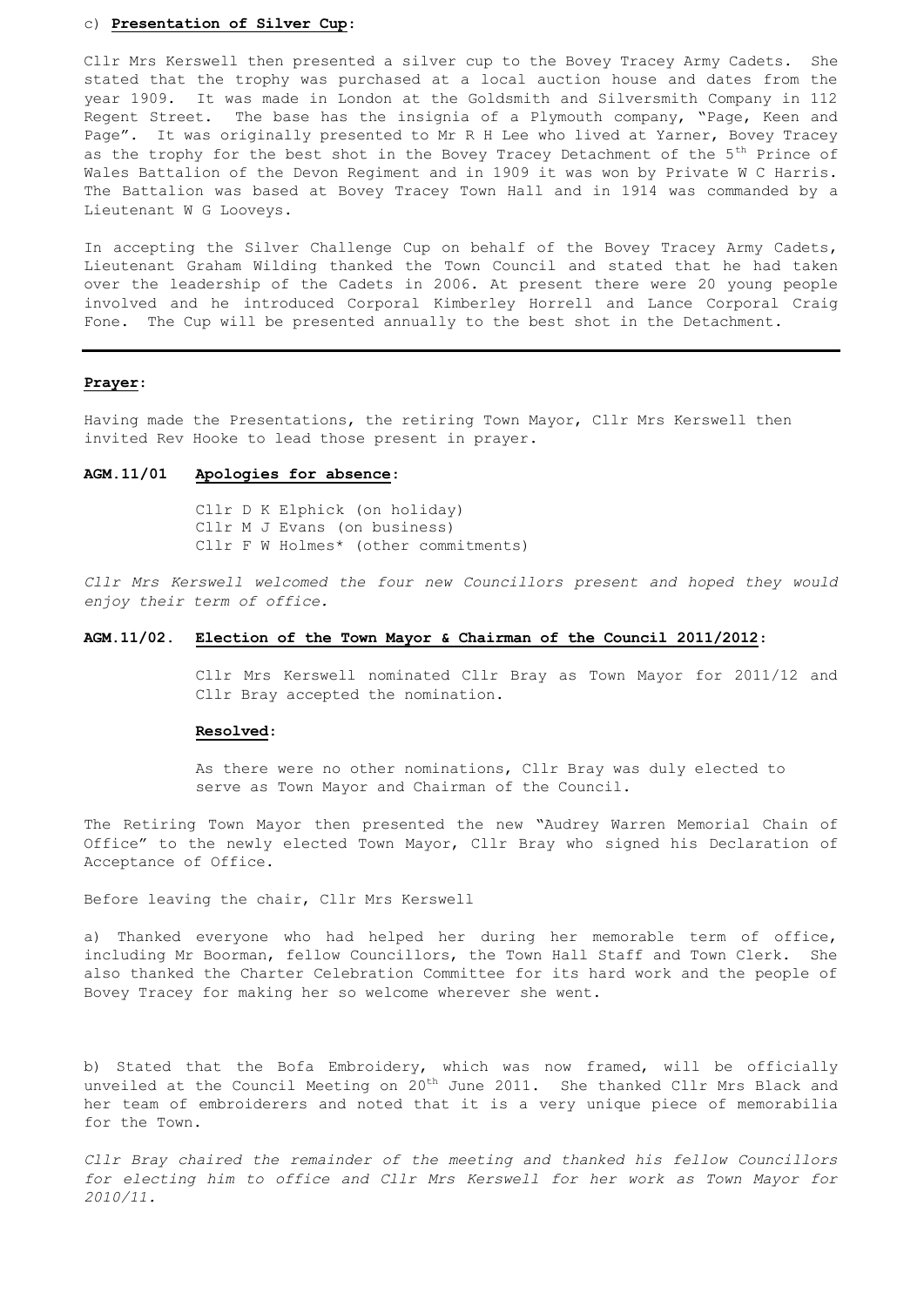### **AGM.11/03. Election of Deputy Town Mayor for 2011/12**:

Cllr Bray nominated Cllr Mrs Klinkenberg as deputy Town Mayor and Cllr Mrs Klinkenberg accepted nomination.

#### **Resolved**:

As there were no other nominations, Cllr Mrs Klinkenberg was duly elected to serve as deputy Town Mayor. The Town Mayor then presented the Deputy Town Mayor's Chain of Office to Cllr Mrs Klinkenberg who then signed her Declaration of Acceptance of Office.

### **AGM.11/04. Election of Committees:**

It was noted that the Town Mayor is ex officio to all Committees and all Town Councillors are members of the Planning Committee).

### a) **Recreation, Parks and Property (RP&P) Committee**:

All Councillors present expressed the wish to be members of this committee and were duly elected.

## b) **Finance, Resources and General Purposes (FR&GP) Committee**:

All Councillors present expressed the wish to be members of this committee and were duly elected.

#### **AGM.11/05. Representatives on Outside Bodies:**

The following Councillors were appointed:

- a) Devon Association of Larger Councils (DALC)– Cllr Gribble
- b) Teignbridge Association of Local Councils (TALC) Cllrs Arnold and

Kelly

- c) Teignbridge Rural Aid Committee Cllr Gribble
- d) Bovey Tracey in Bloom Cllr Mrs Black
- e) Bovey Tracey Heritage Trust To be confirmed
- f) Bovey Tracey Exhibition Foundation Trust Cllrs Bray, Ashby and Mrs Kerswell
- g) Bovey Tracey Youth Action (Youth Café) Cllr Evans
- h) Bovey Tracey Fairtrade Steering Group Cllr Arnold
- i) Bovey Tracey Neighbourhood Watch Cllr Allen
- j) Bovey Tracey Information Centre Cllr Elphick
- k) Masterplan Steering Group Cllrs Mrs Kerswell and Tregoning

\*It was noted that Cllr Gribble (DCC) and Cllr Mrs Klinkenberg (TDC) also serve on this committee

l) British Ceramic Tile Forum – Town Mayor plus Cllrs Kelly, Elphick and Mrs Kerswell.

\*It was noted that Cllr Gribble (DCC) and Cllr Mrs Klinkenberg (TDC) also serve on this committee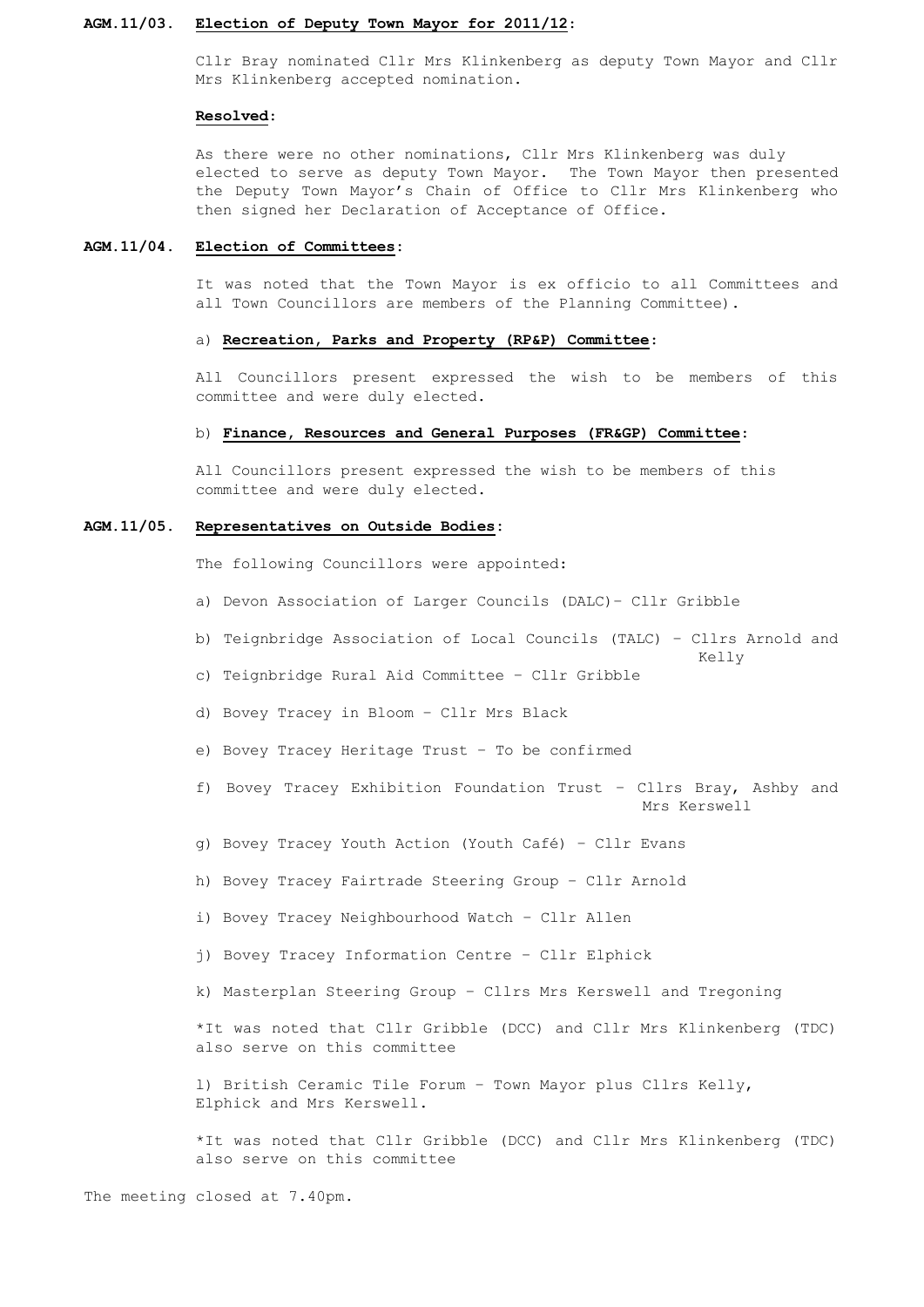#### **BOVEY TRACEY TOWN COUNCIL MEETING HELD IN THE TOWN HALL ON MONDAY 16th MAY 2011 at 7.40pm**

### **Present**:

The Town Mayor, Cllr R A Bray

Cllr A Allen Cllr E E Kelly Cllr U Arnold Cllr Mrs A J Kerswell Cllr Mrs D E M Black Cllr G J Gribble\*\*/\*

Cllr R J Ashby<br>
Cllr Ms C O Richardson<br>
Cllr M Tregoning

\*\*County Cllr \*District Cllr

#### **In attendance**:

Rev Kevin Hooke (Chaplain to the Council) PCSO Paul Wilson One member of the press 4 members of the public

Mr T J Westwood – Town Clerk Mrs E Gedge – Secretary

*The newly elected Town Mayor, Cllr Bray took the chair.*

#### **FC.11/19. Apologies for absence**:

Cllr D K Elphick (on holiday) Cllr M J Evans (on business) Cllr F W Holmes\* (other commitments) Cllr Mrs A M Klinkenberg\* (other commitments)

#### **\*\*Public Participation Session**:

*Commenced at 7.43pm and finished at 7.50pm when four members of the public left the meeting (Report attached).*

#### **FC.11/20. Minutes**:

The Minutes of the previous Full Council Meeting of the Town Council held on 21.3.11 (\**copies previously circulated)*were confirmed as a true record and duly signed by the Town Mayor, Cllr Bray.

#### **FC.11/21. Recreation, Parks & Property (RP&P) Committee**:

The Report of the meeting held on 4.4.11 was received and adopted (\**copy previously circulated).*

### **FC.11/22. Finance, Resources & General Purposes (FR&GP) Committee**:

Ref: Minute no:FR&GP.11/25 (**Dog Ban – Recreation Ground)**. It was agreed to defer a decision on this item until the next meeting of the RP&P Committee meeting.

The Report of the meeting held on 18.4.11, the Financial Statement dated 18.4.11 and the Accounts paid up to 15.4.11 were then received and adopted (\**copies previously circulated).*

## **FC.11/23. Planning Committee**:

The Reports of the meetings held on 4.4.11 & 18.4.11 were received and adopted(\**copies previously circulated).* **FC.11/24. The Retiring Town Mayor's Interests**:

> A list of functions and activities attended by the Retiring Town Mayor since the last meeting was received and adopted (\**Report attached)*.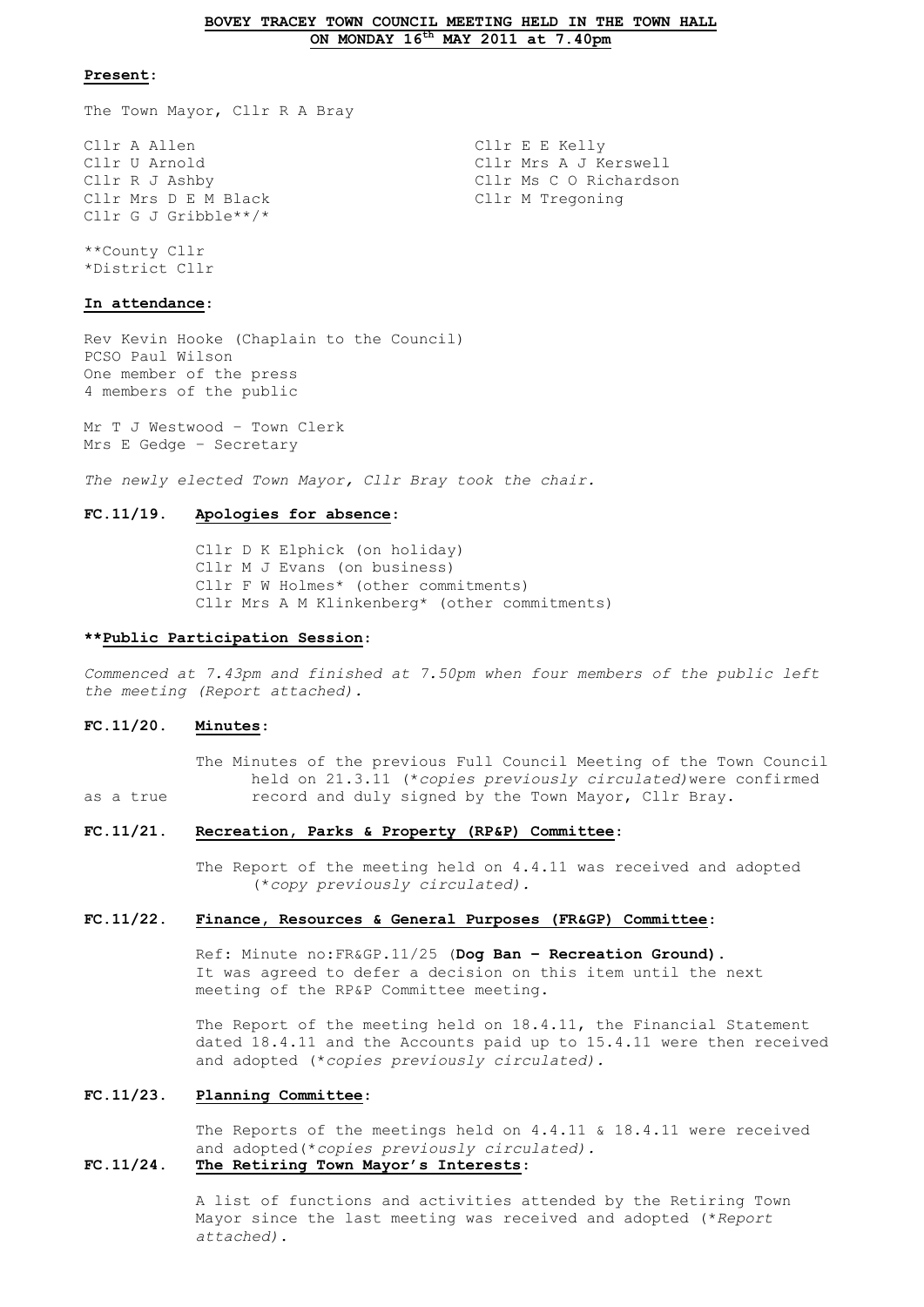*\*\*A short adjournment took place from 7.50 to 8pm for questions, reports and representations from the County, District and Town Councillors* **(\****Report attached).*

## **FC.11/25. Election to Devon Association of Local Councils(DALC) County Committee 2011/15**:

Consideration was given to nominating a Councillor who may be interested in standing for election to DALC County Committee closing date Friday 27th May 2011 *(\*details of roles and responsibilities previously circulated).*

### **Resolved**:

All Councillors interested in being nominated were to contact the Town Clerk for further details.

## **FC.11/26. Nomination of Parish Members to serve on the Dartmoor National Park Authority (DNPA) 2011/15:**

Consideration was given to nominating Councillors who may be interested in standing for election to the DNPA Authority. \*It was noted that the closing date for nominations was Thursday  $26^{th}$ May 2011 *(\*details of roles, responsibilities and a nomination form previously circulated)*.

### **Resolved**:

All Councillors interested in being nominated were to contact the Town Clerk for further details.

The meeting closed at 8.05pm.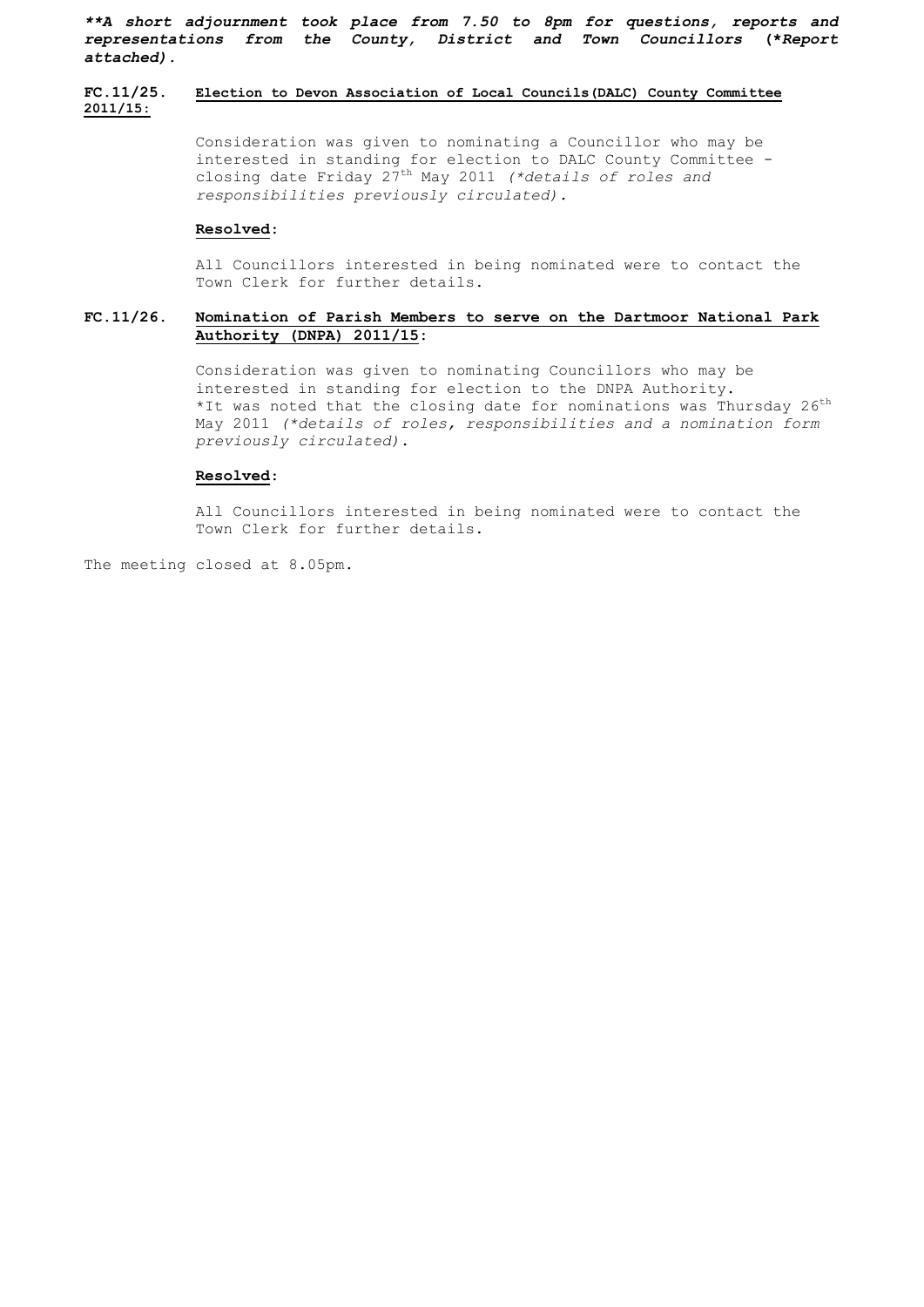### **BOVEY TRACEY TOWN COUNCIL**

Report of the questions, reports and representations which took place during the adjournments of the Town Council on Monday 16<sup>th</sup> May 2011.

### **Reports and comments from members of the public**:

Rev Hooke reminded those present of the service to be held in Ilsington on 17<sup>th</sup> July at 10am by Christians Together in Bovey Tracey when the preacher will be the Bishop of Exeter.

**PCSO Wilson** circulated a list of recorded crime figures for April 2011 and made the following comments: i) Chudleigh Police Station is now closed, and members of the public are advised to contact the Police Station at Newton Abbot. ii) Sgt Ian Stevens is the Team Leader for the area of Bovey Tracey, Heathfield, and Moretonhampstead under the overall supervision of Newton Abbot. iii) There have been a series of burglaries, mainly consisting of breaking into garden sheds. iv) There have been 2 recorded reports of youth anti-social behaviour, one in Bovey Tracey and one in Heathfield. v)It would be appreciated if the Youth Award Project could be progressed now the elections have taken place.

**Mr Jon Stannett** commented on the undesirability of a proposed dog ban and offered to report offenders. In reply, Cllr Mrs Kerswell stated that the problem had been successfully highlighted and the Town Council was willing to re-consider the proposal. It was noted that a dog had been attacked by another in Mill Marsh Park.

#### **Mr Paul Beecher**:

i) Congratulated Cllr Bray on his election as Town Mayor. ii) Enquired about a date for the next Allotment Holders' meeting. iii) Commented on the proposed dog ban. iv) Asked for more information regarding Bovey Tracey Hospital. It was noted that the hospital should be re-opening for out-patients in the near future.

## **County, District and Town Councillors' Reports**:

**County, District & Town Cllr Gribble** reported the following: i) Devon County Council had to find savings amounting to £6m. ii) The roads in the County were still in need of attention. iii) The incidence of fly-tipping had increased.

**Cllrs Allen, Mrs Black and Ms Richardson** congratulated Cllr Bray on his election, thanked Cllr Mrs Kerswell for her work as Town Mayor for 2010/11 and welcomed the newly elected Councillors.

#### **The Retiring Town Mayor's Engagements**:

| 22.3.11<br>29.3.11 | Meeting at Mill Marsh Park with the Football Club<br>House of Marbles Fashion Show |  |  |
|--------------------|------------------------------------------------------------------------------------|--|--|
| 30.3.11            | Annual Town Meeting                                                                |  |  |
| 6.3.11             | 100 <sup>th</sup> Birthday for Mrs Peake                                           |  |  |
|                    | Devon Guild photo shoot                                                            |  |  |
|                    | Meeting at Town Hall                                                               |  |  |
| 8.4.11             | Town Mayor's Dinner                                                                |  |  |
| 9.4.11             | The unveiling of a memorial bench at Mill Marsh Park                               |  |  |
| 10.4.11            | Dartmoor ponies' open day launch at Parke                                          |  |  |
| 15.4.11            | Concert in aid of the Helen Foundation at Shaldon                                  |  |  |
| 27.4.11            | Community planning meeting                                                         |  |  |
| 7.5.11             | Bowling Club Centenary Lunch                                                       |  |  |
|                    |                                                                                    |  |  |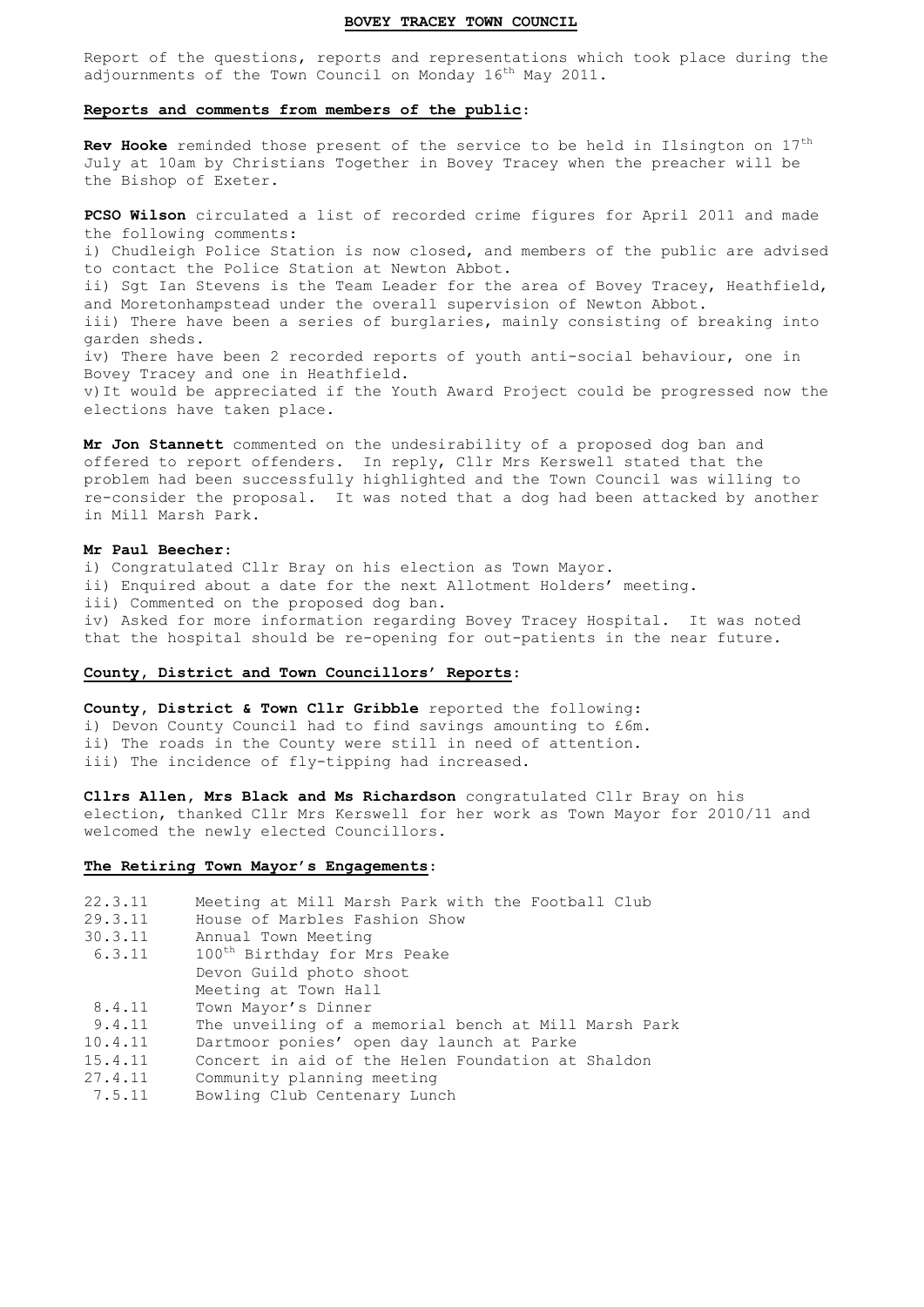#### **Present:**

The Town Mayor, Cllr R A Bray The Deputy Town Mayor, Cllr Mrs A M Klinkenberg\*

| Cllr A Allen         | Cllr G J Gribble**/*    |
|----------------------|-------------------------|
| Cllr U Arnold        | Cllr F W Holmes*        |
| Cllr R J Ashby       | Cllr E E Kelly          |
| Cllr Mrs D E M Black | Cllr Mrs A J Kerswell   |
| Cllr D K Elphick     | Cllrs Ms C O Richardson |
| Cllr M J Evans       | Cllr M Tregoning        |
|                      |                         |

\*\*County Councillor \* District Councillor

#### **In attendance:**

Mr T J Westwood – Town Clerk Mrs L M Warren – Secretary

*The meeting was opened by the Town Mayor, Cllr Bray.* 

### **RP&P.11/31 Apologies for Absence**: None.

# **RP&P.11/32 Election of Chairman of the Recreation, Parks & Property Committee (RP&P)**

# **2011/12:**

Cllr Bray proposed Cllr Elphick who accepted the nomination.

#### **Resolved:**

As there were no other nominations, Cllr Elphick was duly elected.

*Cllr Elphick chaired the remainder of the meeting.*

## **RP&P.11/33 Election of Vice-Chairman of the Recreation, Parks & Property (RP&P) 2011/12:**

Cllr Elphick proposed Cllr Mrs Kerswell who accepted nomination.

#### **Resolved:**

As there were no other nominations, Cllr Mrs Kerswell was duly elected.

#### **RP&P.11/34 Consideration of minutes of previous meeting held on 4.4.11**:

*Ref.RP&P.11/21 (Rural Aid Grant*). Cllr Gribble advised that a grant of £4000 had been approved. *Ref. RP&P.11/27 (Mayoral Chain*). Cllr Gribble stated that regretfully there had been a spelling error on an inscription.

## **RP&P.11/35 Accounts**:

The Financial Accounts paid up to 20.5.11 were received and approved (*\*copies circulated at the meeting).*

#### **RP&P.11/36 Dog Ban – Recreation Ground**:

Members further considered introducing the proposed dog ban at the Recreation Ground from 1/6/11. It was noted that there had been an improvement and dog owners were now clearing up the excrement. After considerable discussion it was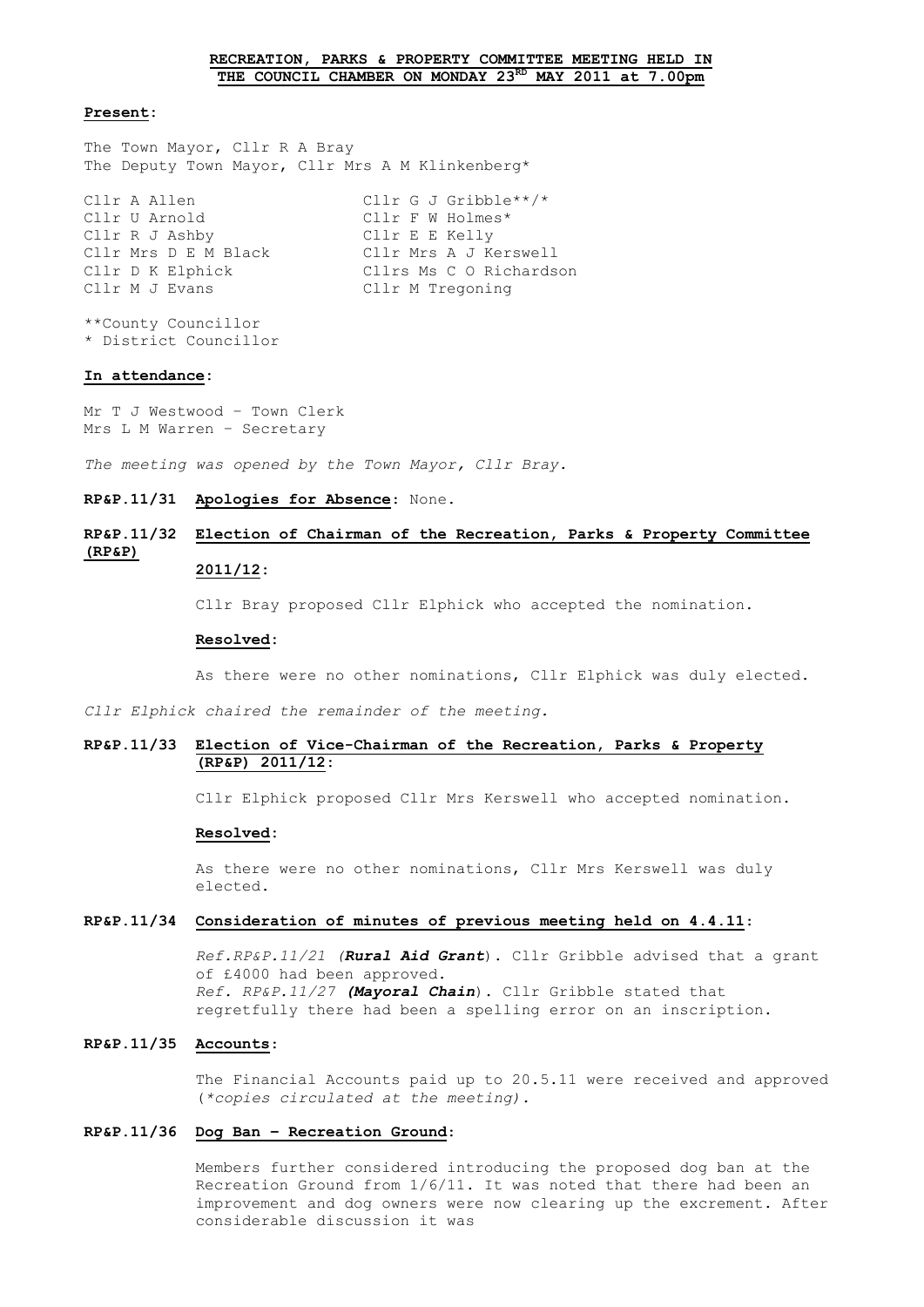#### **Resolved:**

To defer the introduction of a dog ban. From  $1<sup>st</sup>$  June 2011 all dogs will have to be on leads and under control. Further consideration will be given to relevant legislation and the matter will be reviewed in the autumn.

*Mr Westwood left the Council Chamber at 7.25pm and returned at 7.30pm.*

Mr Westwood circulated a copy of a proposed notice explaining the situation which Councillors approved for display at the Recreation Ground.

## **RP&P.11/37 Play Equipment – Mill Marsh Park**:

Following the recent Health & Safety Inspection of play equipment in Mill Marsh Park, it was noted that two pieces of play equipment – the see-saw and double cradle swing – are over 20 years old and are now showing signs of deterioration. The Report noted that though both pieces of equipment at present do not present a Health & Safety hazard, it would be appropriate for the Town Council to consider replacing the two items as soon as possible if financial resources are available.

The following quotations were considered:

i) Record RSS Ltd – is currently able to offer considerable financial savings on two suitable replacements at £2530.00 excluding VAT). A quotation from MNR Projects Ltd for installation at £1475.00 (excluding VAT). Total cost of project: £4005.00 (excluding VAT).

ii) A quotation from Redlynch for the same items of equipment plus installation: £5685.00 (excluding VAT).

\**Both quotations for the supply and installation of equipment had been previously circulated.*

The following information was noted: a) The Town Council can recover VAT. b) The quotation for equipment from Record RSS Ltd is 20% below current brochure prices. c) The dragonfly see-saw is Disability Discrimination Act approved.

After discussion it was

#### **Resolved:**

To accept the quotations from Record RSS Ltd and MNR Projects Ltd at a total cost of £4005.00 (excluding VAT). *(Power to spend Public Health Act 1875 s164)*

### **RP&P.11/38 Allotment Holders' Meeting**:

*Ref minute no:RP&P.11/28*. Consideration was given to setting a date for an Allotment Holders' meeting. After discussion it was

### **Resolved:**

To arrange a meeting for Tuesday 28<sup>th</sup> June 2011 at 7pm in the Town Hall.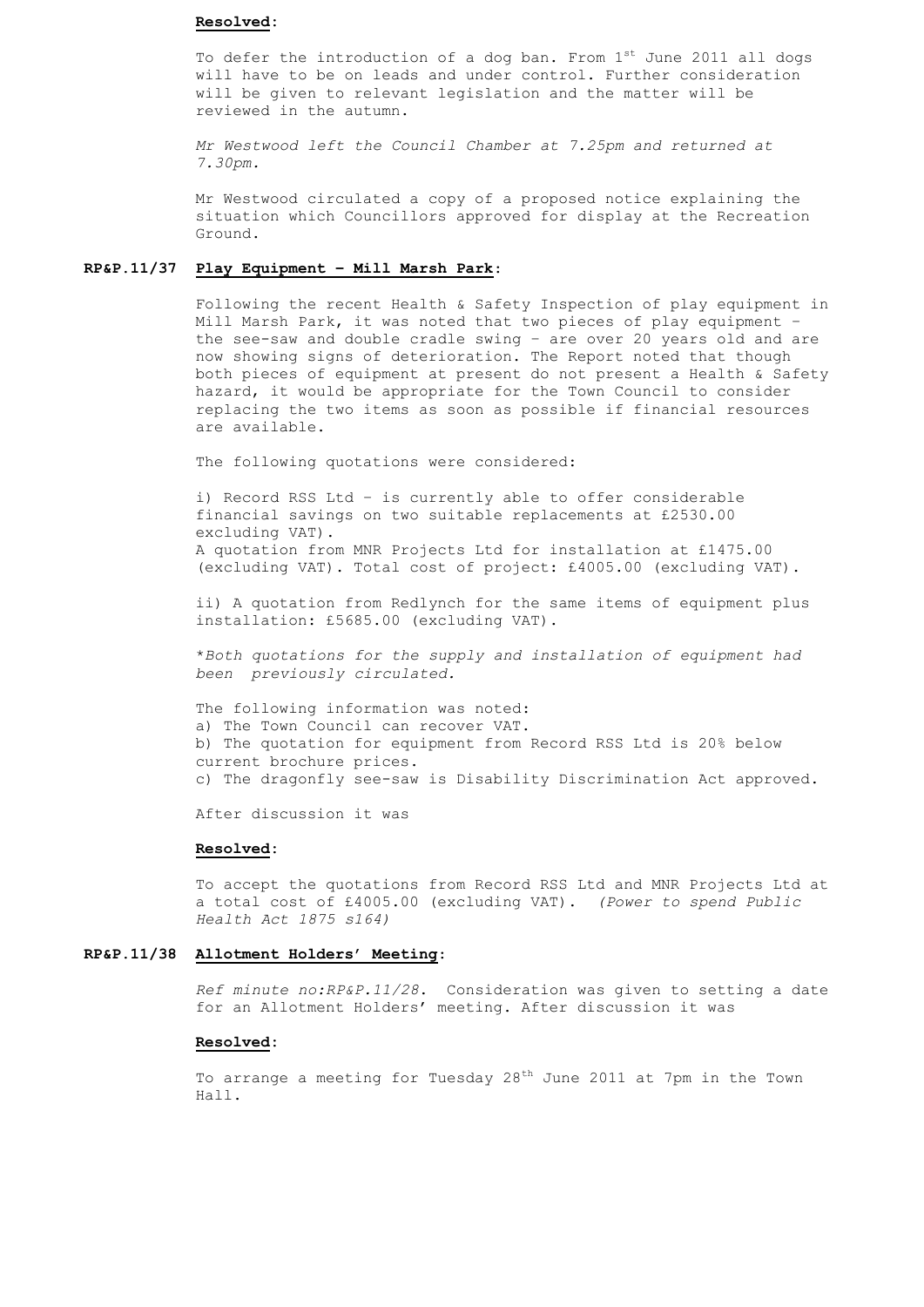# **RP&P.11/39 Craft Fair – Mill Marsh Park**:

It was noted that:

i) Permission has been given by the Town Council for this event to take place in Mill Marsh Park from 10<sup>th</sup> to 12<sup>th</sup> June 2011. ii) One of the provisions of the permission is that the area immediately in front of the children's play area in Mill Marsh Park, for Health & Safety reasons – ie providing a safe access to the play area – should not be used for car parking. iii) The organiser of the Craft Fair, Sarah James, has requested that members review this decision for the reasons stated in previously circulated copy of an e-mail.

After discussion it was

#### **Resolved:**

To create a pathway to the children's play area by cordoning off and placing barriers.

## **RP&P.11/40 Matters brought forward by the Town Clerk & Councillors**:(\**for information)*

#### a) **Mr Westwood (Town Clerk):**

i) Reminded Councillors that they should hand in their interest forms by the end of the week. ii) Advised that the Audit for 2010/11 had been carried out and no matters had been raised. iii) Reported that the Cricket Club wished to build a wall around a practice area at the Recreation Ground and he considered a site meeting should be held. iv) Noted that Cllrs Arnold and Kelly will attend the TALC meeting on 26th May 2011.

## b) **Cllr Mrs Kerswell** reported:

i) That she had been asked to set up a Committee to arrange a celebration for the Queen's Diamond Jubilee next year. She requested that an item be placed on the next FR&GP Committee Meeting agenda for  $6<sup>th</sup>$  June 2011 and that Councillors give consideration to an appropriate event. ii) The top section of Drake Lane (from Coombe Cross) was very overgrown. iii) She had watched the Bovey Tracey Primary School's play which had been excellent.

c) **Cllr Elphick** reported that parking and litter issues were occurring in Old Newton Road, Heathfield.

The meeting closed at 7.55pm.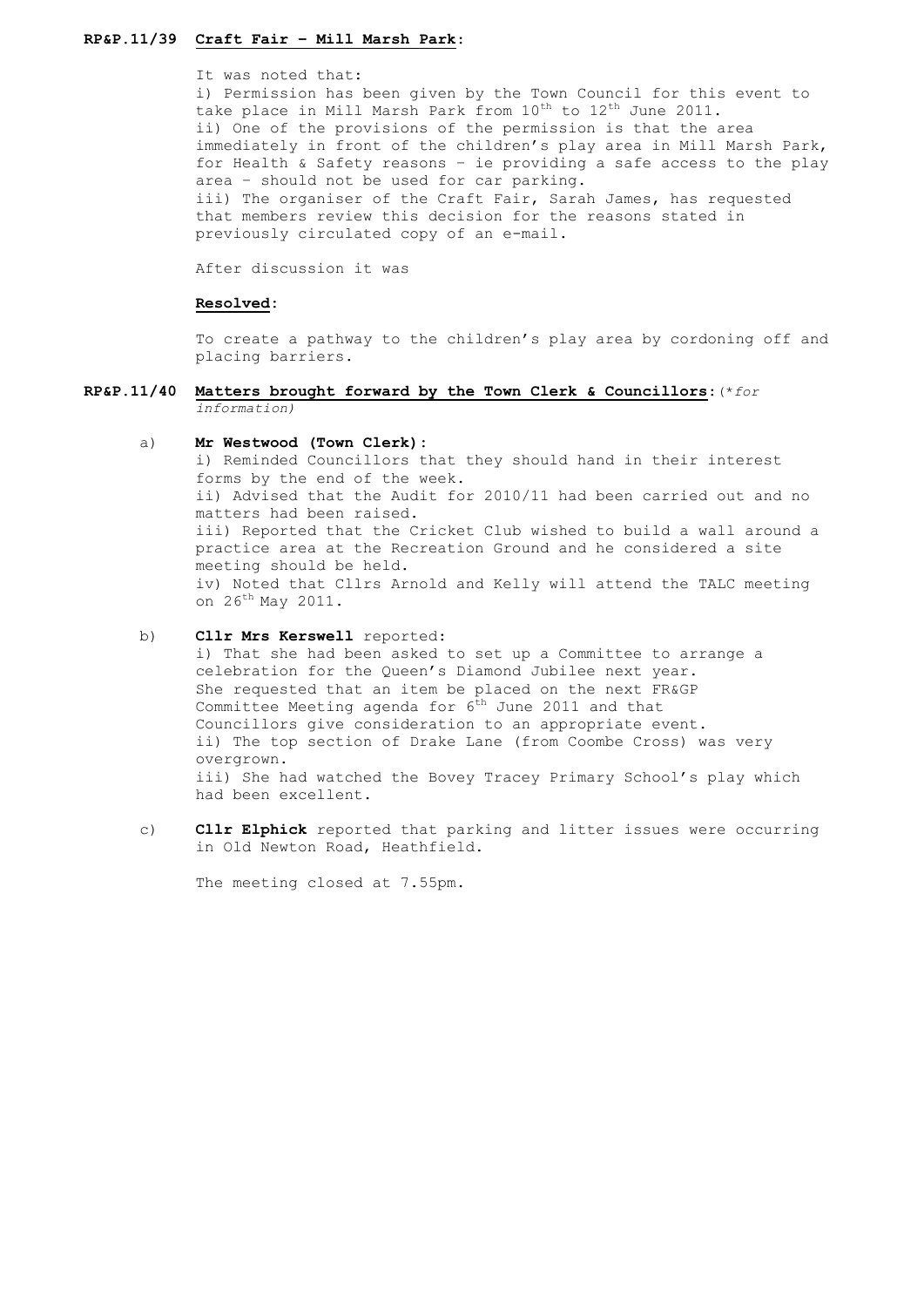## **Present:**

The Town Mayor, Cllr R A Bray The Deputy Town Mayor, Cllr Mrs A M Klinkenberg\*

| Cllr A Allen         | Cllr G J Gribble**/*   |
|----------------------|------------------------|
| Cllr U Arnold        | Cllr $F$ W Holmes*     |
| Cllr R J Ashby       | Cllr E E Kelly         |
| Cllr Mrs D E M Black | Cllr Mrs A J Kerswell  |
| Cllr D K Elphick     | Cllr Ms C O Richardson |
| Cllr M J Evans       | Cllr M Tregoning       |
|                      |                        |

```
** County Councillor
* District Councillor
```
#### **In attendance:**

Mr T J Westwood – Town Clerk Mrs L M Warren – Secretary

*The meeting was opened by the Town Mayor, Cllr Bray.*

#### **PL.11/27. Apologies for absence**: None

### **PL.11/28. Election of Chairman of the Planning Committee 2011/12:**

Cllr Bray proposed Cllr Evans who accepted the nomination.

#### **Resolved:**

As there were no other nominations, Cllr Evans was duly elected.

*Cllr Evans chaired the remainder of the meeting.*

## **PL.11/29. Election of Vice-Chairman of the Planning Committee 2011/12:**

Cllr Gribble proposed Cllr Mrs Klinkenberg who accepted nomination.

#### **Resolved:**

As there were no other nominations, Cllr Mrs Klinkenberg was duly elected.

## **PL.11/30. Consideration of Planning Applications**:

DNPA Applications listed to 14.4.11: None

TDC Application listed to 21.4.11: None

DNPA Applications listed to 21.4.11: None

TDC Applications listed to 28.4.11:

a) **11/01283/FUL** Widening of existing vehicular access at Wildbank, Chapple Road for Mrs A Devonport.

Observations: No objections.

DNPA Applications listed to 28.4.11: None

TDC Applications listed to 6.5.11:

b) **11/01306/TPO** The topping of four pines and the felling of one pine. Two beech trees to be felled. One beech to be pollarded at Indio Lake, Newton Road for Mr P Edds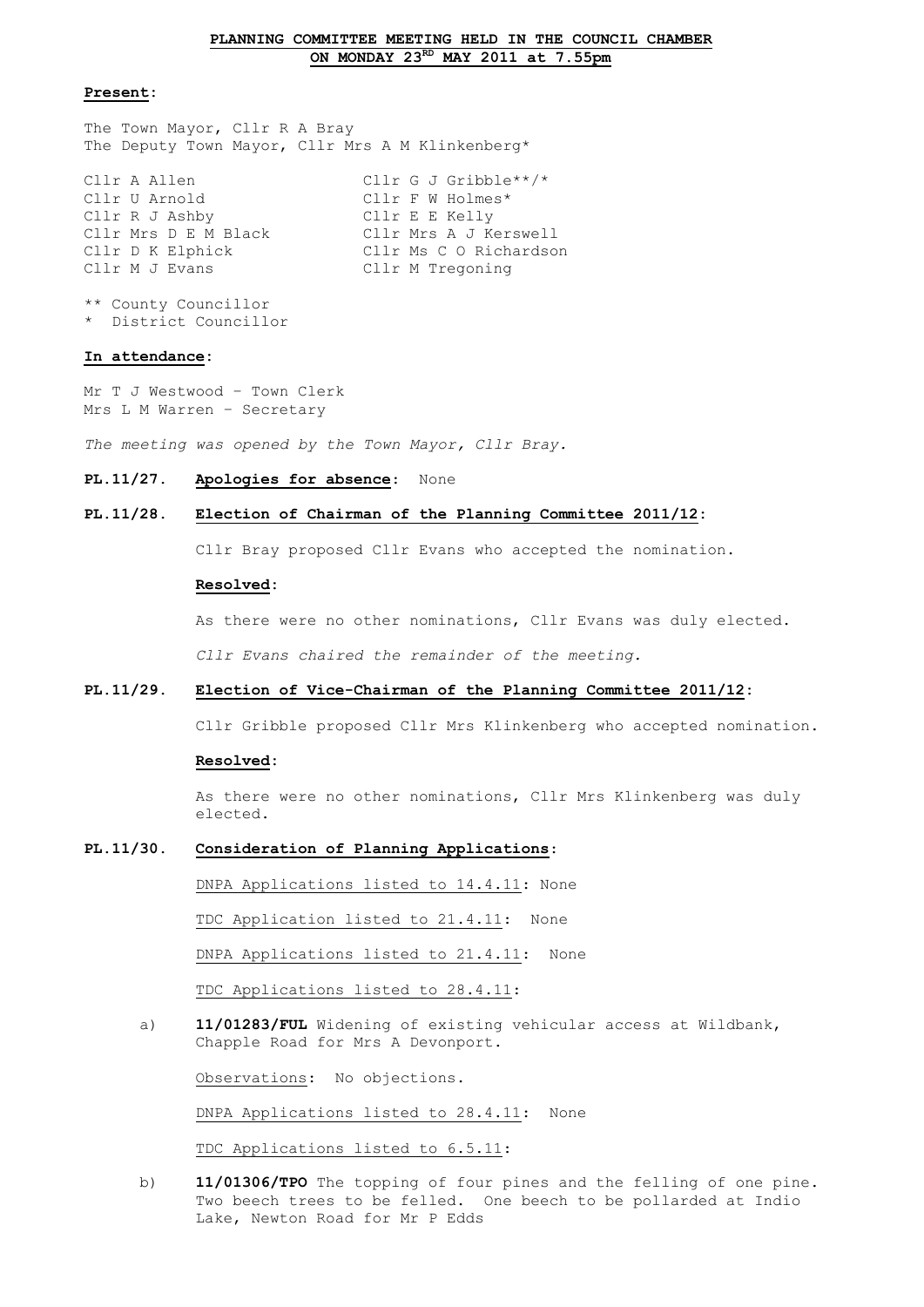Observations: The Town Council supports this application in principle providing TDC's Arboricultural Officers consider that the works are necessary.

DNPA Applications listed to 6.5.11: None

TDC Applications listed to 13.5.11:

c) **11/00969/COU & 11/00970/LBC** Change of use from office to tearoom including solar heating and electrical systems at Parke for The National Trust.

Observations: No objections.

d) **11/01158/FUL** Erection of two industrial units (B2) at land at Pottery Road for Mr R Stone. *\*Cllr Gribble declared a personal interest.*

Observations: No objections.

e) **11/01327/FUL** Enclosure over existing swimming pool at Brimley Cross for Dr I Varndell. *\*Cllr Ashby declared a personal interest.*

Observations: No objections.

f) **11/01343/TPO** Crown lift and deadwood one oak tree at 8 Drake Lane for Mrs E Turner.

Observations: The Town Council supports this application in principle providing TDC's Arboricultural Officers the works are necessary.

- **PL.11/31. Planning Decisions**: Noted.
	- a) Approvals:

TDC:

i) Retention of existing use of site for B8 (storage & distribution) use & retention of existing structures at Station Park, Haytor View, Heathfield (N/O). ii) Pitched roof extension to existing garage with storage space within existing & proposed roof including roof lights to front & rear elevations & two windows to ground floor rear elevation at Tappers Barn, Little Bovey Farm (O). iii) Shed at B T Cricket Club, Recreation Ground, Newton Road (Noted). iv) Erection of storage units (Class B8) and creation of parking at Compound 2, King Charles Business Park, Heathfield (N/O). v) Installation of spray booth flue to existing business (B2) premises at Unit 1, King Charles Business Park, Heathfield (N/O). vi) Replacement of existing garage with new double garage with store above & addition of a porch to side elevation at Trecharis, Coombe Meadow (N/O). vii) Replacement of existing dwelling with split level dwelling, single storey to front & two storey to rear at Trerice, Bradley Road  $(0)$ . viii) Felling of one Birch tree, one Oak tree & crown lifting one Birch tree at Robinson Instrument Machinery Ltd, Unit 2 Heathfield  $(N/O)$ . DNPA: i) Hedgerow Removal Notification: Land at Aller Farm Bungalow (N/O).

*The Town Council's submitted observations (No objections- N/O: Objections- O)*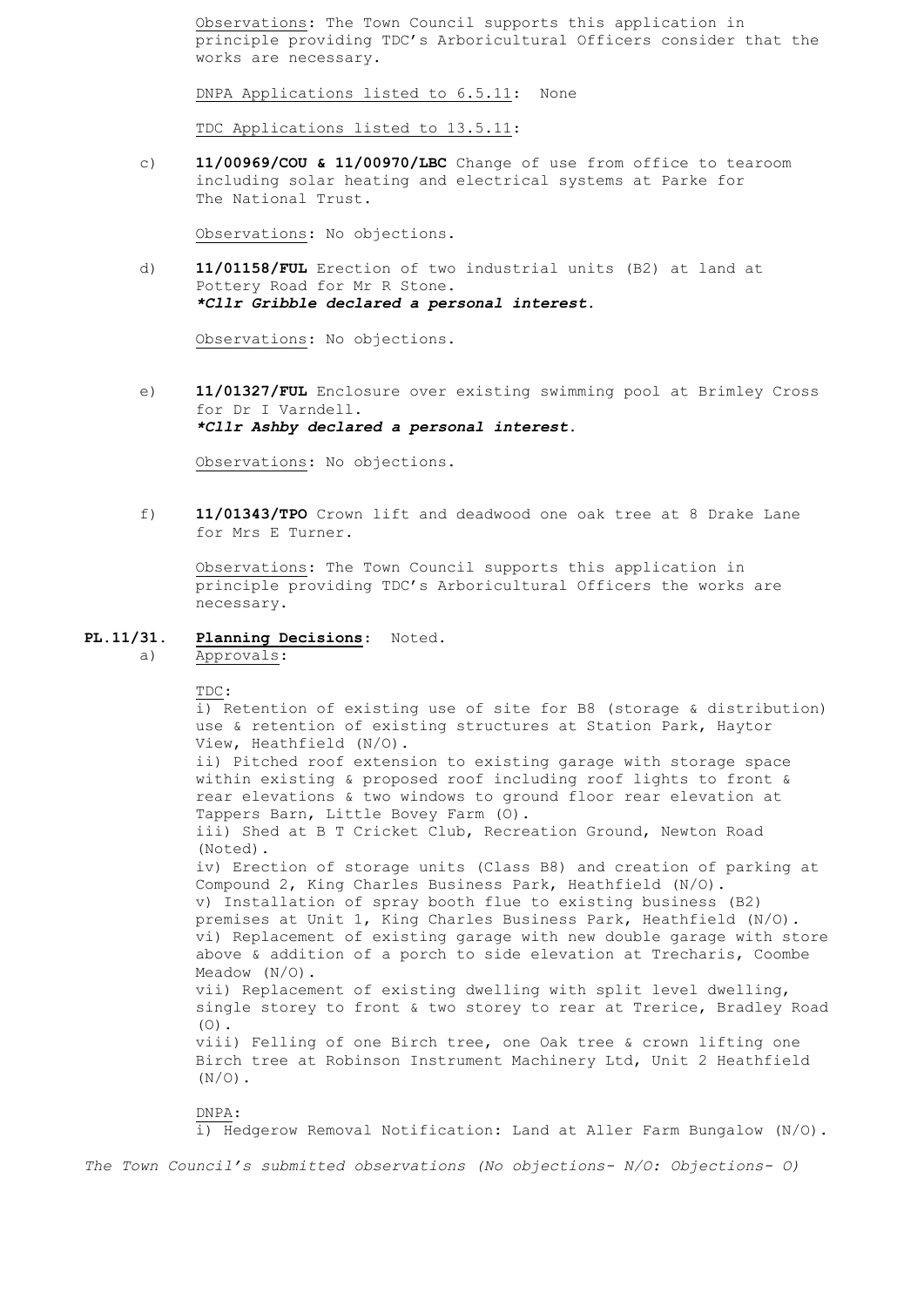### **PL.11/32. Planning for Community Infrastructure & Facilities**:

Teignbridge District Council (TDC) is preparing an "Infrastructure Delivery Plan" which will co-ordinate the provision of the necessary infrastructure and community facilities to accompany any new development. An essential part of the preparation of the "Infrastructure Delivery Plan" is finding out local views on the need for infrastructure and facilities. To assist TDC with this work the Town Council is requested to provide its views on the enclosed information.

### **Resolved:**

To accept Mr Westwood's offer to provide information to be viewed by members at the Planning Committee meeting on 6th June 2011 before being forwarded to TDC.

## **PL.11/33. Invitation to a Dartmoor National Park Authority (DNPA) Parish Council Planning Workshop:**

Members are invited to attend the above workshop to be held at Parke on Thurs 14th July in the evening *(\*details previously circulated)*.

#### **Resolved:**

To accept Cllrs Evans, Kelly and Ms Richardson offer to attend.

## **PL.11/34. General Planning Matters brought forward by Councillors**: *(\*For information only).*

**Cllr Gribble** reported that two trees on the Bovey Straight will probably have to be felled.

**Cllr Allen** sought clarification regarding the local representation on TDC committees.

**Cllr Mrs Klinkenberg** updated Councillors about the planning procedure regarding a recent application at Trerice, Bradley Road.

The meeting closed at 8.20pm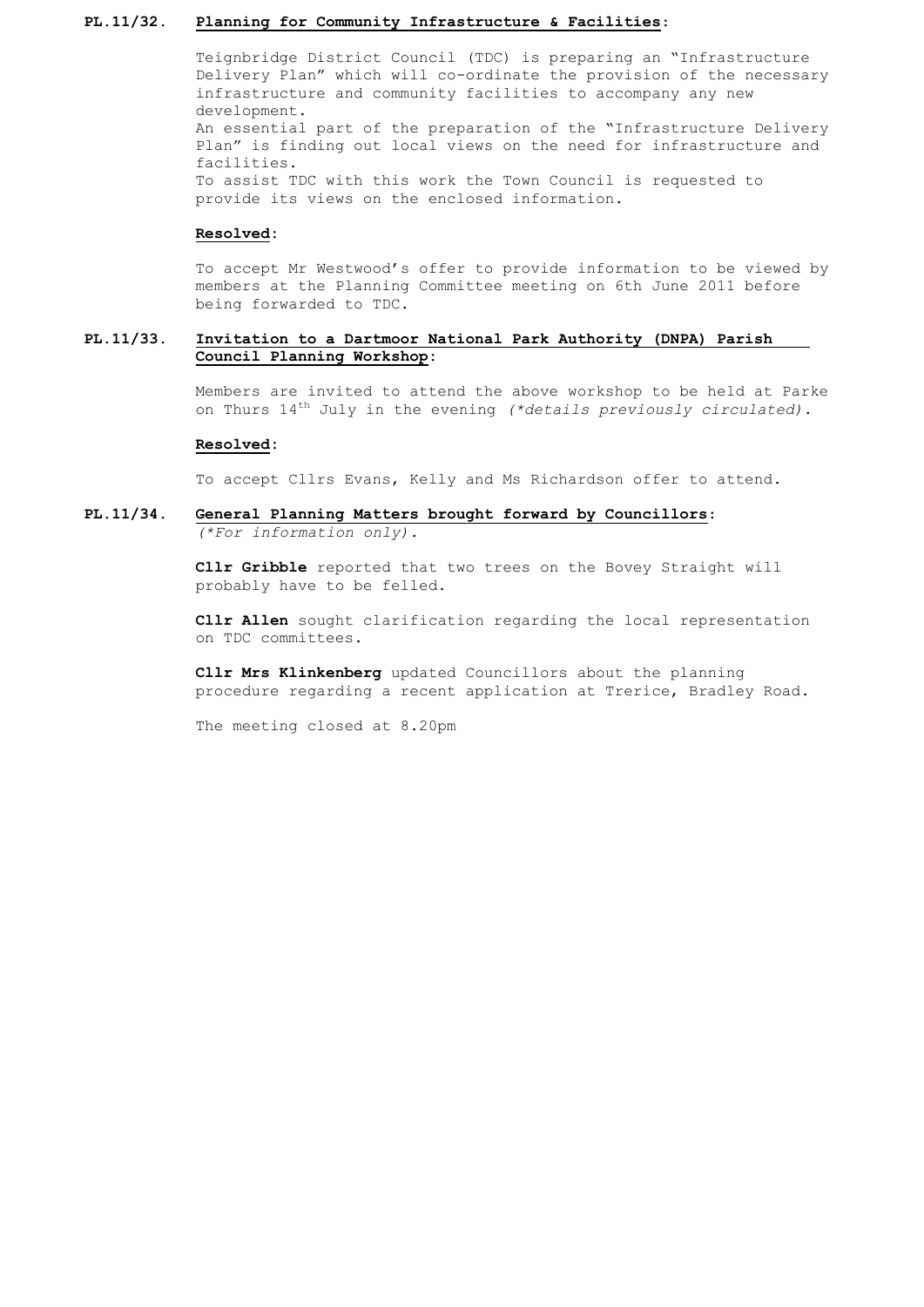#### **FINANCE, RESOURCES & GENERAL PURPOSES (FR&GP) COMMITTEE HELD IN THE COUNCIL CHAMBER ON MONDAY 6TH JUNE 2011 at 7pm.**

### **Present:**

The Town Mayor, Cllr R A Bray The Deputy Town Mayor, Cllr Mrs A M Klinkenberg\*

Cllr A Allen Cllr E E Kelly Cllr R J Ashby Cllr Mrs A J Kerswell Cllr Mrs D E M Black Cllr Ms C O Richardson Cllr D K Elphick Cllr M Tregoning Cllr G J Gribble\*\*/\*

\*\* County Councillor \* District Councillor

#### **In attendance:**

Mr T J Westwood – Town Clerk Mrs L M Warren - Secretary

The meeting was opened by the Town Mayor, Cllr Bray.

#### **FR&GP.11/30 Apologies for absence**:

Cllr U Arnold (on holiday) Cllr M J Evans (unwell) Cllr F W Holmes\* (personal commitments)

## **FR&GP.11/31 Election of Chairman of the Finance, Resources and General Purposes (FR&GP) Committee 2011/12**:

Cllr Bray proposed Cllr Gribble who accepted the nomination.

#### **Resolved:**

As there were no other nominations, Cllr Gribble was duly elected.

Cllr Gribble chaired the remainder of the meeting.

### **FR&GP.11/32 Election of Vice-Chairman of the Finance, Resources and General Purposes (FR&GP) Committee 2011/12**:

Cllr Gribble proposed Cllr Ms Richardson who accepted the nomination.

#### **Resolved:**

As there were no other nominations, Cllr Ms Richardson was duly elected.

## **FR&GP.11/33 Consideration of minutes of previous FR&GP Committee meeting held on 18.4.11**:

Noted.

## **FR&GP.11/34 Accounts & Financial Statement**:

The Financial Statement dated 6.6.11 was received and adopted. The accounts were approved for payment.

## **FR&GP.11/35 2010/11 Annual Accounts**:

a) Consideration was given to the approval the Town Council's Accounts prepared by the Internal Auditor for the year ending 31.3.11. It was noted that the Accounts present fairly the financial position of the Council at that date. (\**copy of 2010/11 Accounts previously circulated).*

b) Consideration was given to the submission of the Annual Return for the year ending 31.3.11 to the Audit Commission.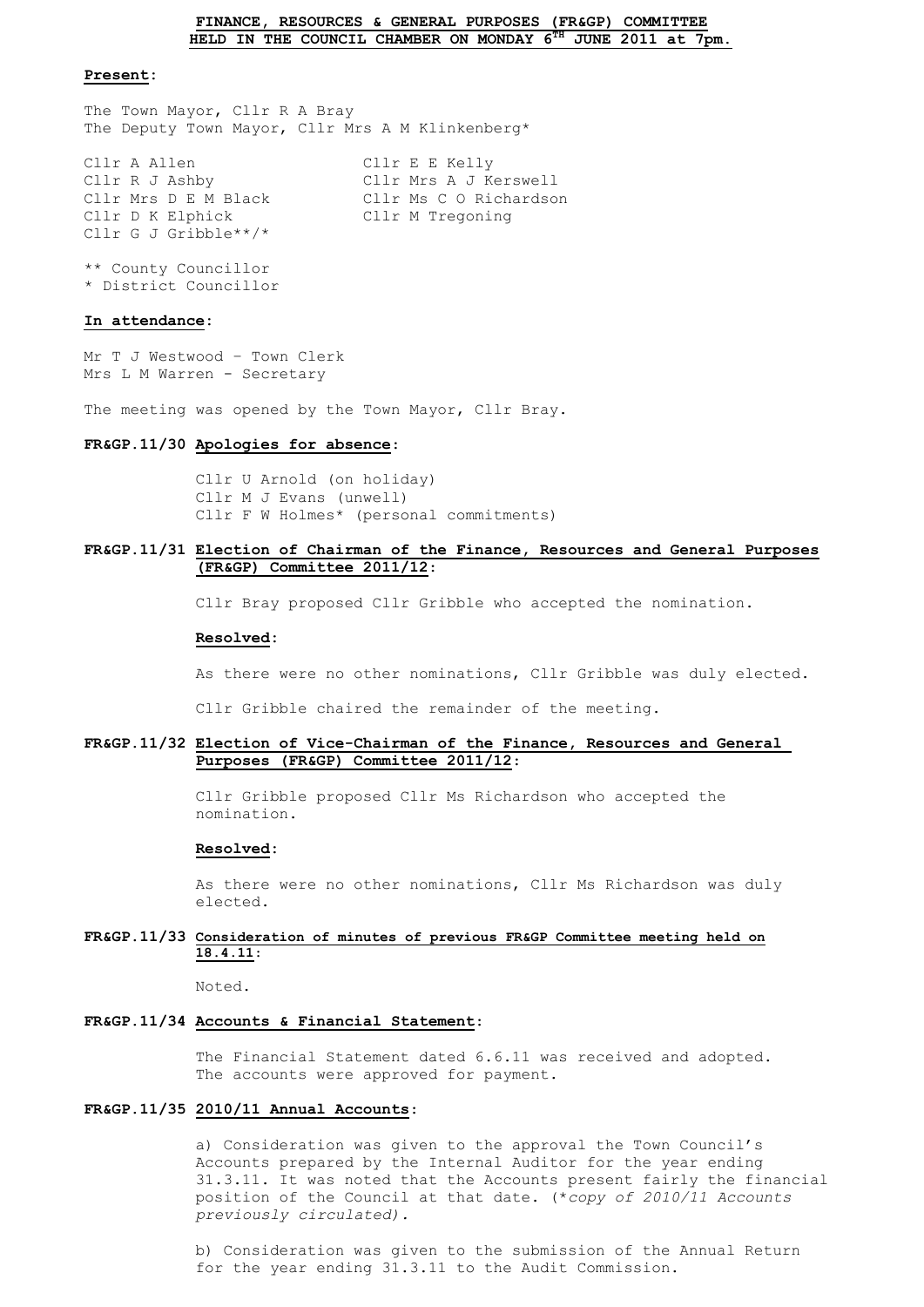#### **Resolved:**

To accept the Annual Accounts for 2010/11 as presented and submit the Annual Return to the Audit Commission.

## **FR&GP.11/36 Internal Auditor's Report 2010/11**:

It was noted that the Internal Auditor's Report stated that the records were well documented with adequate trails and all tests were satisfactory. There were no reported financial issues to be addressed. Cllr Gribble thanked the Town Clerk and staff for the work they had undertaken.

## **FR&GP.11/37 Diamond Jubilee Committee**:

Consideration was given to setting up a sub-committee of the Town Council for the purpose of organising appropriate events to celebrate Queen Elizabeth II's Diamond Jubilee, which is to mark 60 years of the Queen's reign. It was noted that the Committee will also include representatives from local community organisations as members.

## **Resolved:**

To form a sub-committee of the Town Council, which will be chaired by Cllr Mrs Kerswell, to organise a celebration to be held on Sunday 3<sup>rd</sup> June 2012. Cllrs Ashby, Bray, Kelly, Mrs Klinkenberg and Ms Richardson expressed an interest in being involved. Secretarial support will be provided by Town Council staff. Cllr Mrs Kerswell agreed to arrange a meeting and will notify the date.

## **FR&GP.11/38 Kiln – Heritage Centre**:

It was noted that the present mortar capping on the wall surrounding the kiln needs to be removed due to adverse weather conditions over the past two years and a new mortar capping to be applied. *(\*An estimate for the work from S D Building Services is previously circulated).*

## **Resolved:**

To accept the estimate from S D Building Services for the sum of £450.00 (excl VAT). *(Power to spend: Public Health Ach 1875 s164).*

## **FR&GP.11/39 BT – Adopt a Kiosk**:

The Town Council has been informed by BT that the BT phone box adjacent to the Town Hall currently has little use and is included in their current removal plan. As an alternative to removal, consideration was given to adopting the phone box for £1.00. It was noted that BT would remove the telephony, and the ownership of the kiosk structure would be transferred to the Town Council. (\* A *letter giving further details of the scheme was previously circulated).*

#### **Resolved:**

To purchase the phone box at a cost of £1.00.

## **FR&GP.11/40 Parish Member of the Dartmoor National Park Authority (DNPA)**:

Consideration was given to a list of candidates for the Teignbridge/South Hams area of the Dartmoor National Park. *\*Information on each candidate had been previously circulated).* Town Councillors were requested to select two members only for nomination. A vote was taken.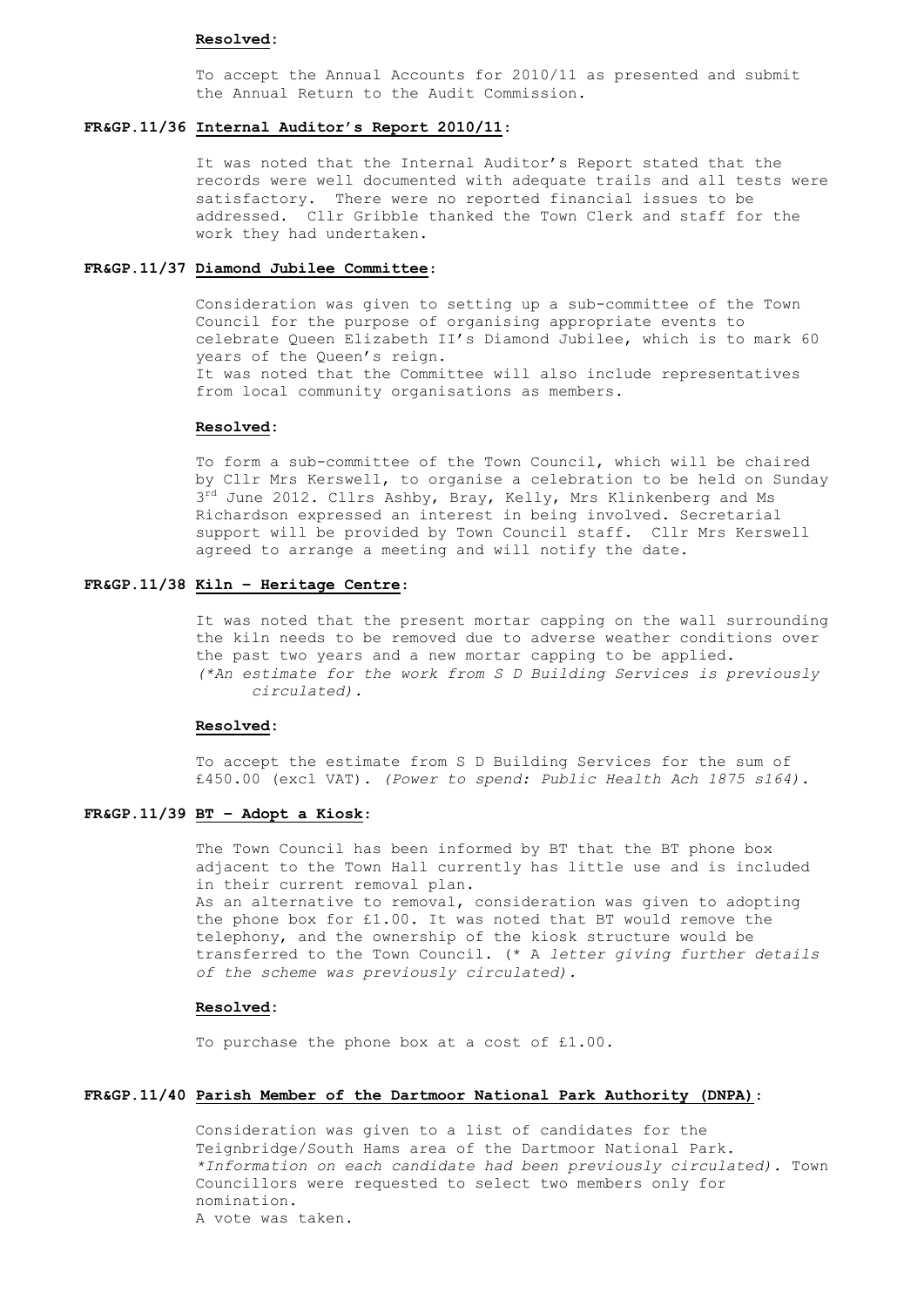### **Resolved:**

To select the following candidates for the ballot on 13<sup>th</sup> June 2011: Mr J Nutley and Mr M H Retallick.

## **FR&GP.11/41 Play Area at Recreation Ground**:

It was noted that there has been a further incident with the metal gate at the entrance to the play area at the Recreation Ground. The gate has been removed for safety reasons. A replacement gate has been ordered from Record RSS Ltd at a cost of £616.00+VAT and should be fitted within the next 2 to 3 weeks.

## **FR&GP.11/42 Defibrillators**:

The Town Clerk updated Members on the current situation regarding the two defibrillators located at the Dolphin Hotel and Sibley's Garage. It was noted that the oxygen cylinders have been removed and new batteries and masks will be provided. Mr I Hutchings will arrange first aid courses to be notified in due course.

## **FR&GP.11/43 Recreation Ground – Dogs-on-Leads**:

Members reported that generally they considered that the introduction of the dogs-on-leads requirement at the Recreation Ground was working well.

#### **FR&GP.11/44 For Information**: Noted.

Bovey Tracey Business Association 8.6.11 – 7.30pm Dolphin Hotel \* It was noted that Cllrs Bray, Elphick & Mrs Klinkenberg will attend. -------------------------------------------------------------------- Contemporary Craft Fair Reception 9.6.11 – from 6pm Mill Marsh Park -------------------------------------------------------------------- Combined Produce & French Street Market 11.6.11 – from 9am to 4pm -------------------------------------------------------------------- Bovey Tracey Half Marathon 3.7.11 – from 10am Recreation Ground -------------------------------------------------------------------- Bovey Tracey Heritage Trust 25.6.11 11am invite enclosed. -------------------------------------------------------------------- Flower & Vegetable Show 20.8.11 - 1.30pm Parke View -------------------------------------------------------------------- Annual Remembrance Service 13.11.11 – 10.30am PPT -------------------------------------------------------------------- Civic Carol Service 19.12.11 – 7.30pm PPT

### **FR&GP.11/45 Matters brought forward by Councillors**: (*\*for information only).*

**Cllr Gribble** clarified that the Recreation Ground was purchased "fee simple" many years ago by the Town Council.

## **Under Standing Order 16, the following item was brought forward as Urgent Business:**

## **FR&GP.11/46 Future Development:**

The Clerk circulated a copy of an e-mail received from a company enquiring about future development in the Town. It was agreed to invite a representative of the company to the Planning Committee meeting on 4<sup>th</sup> July 2011 for further discussions.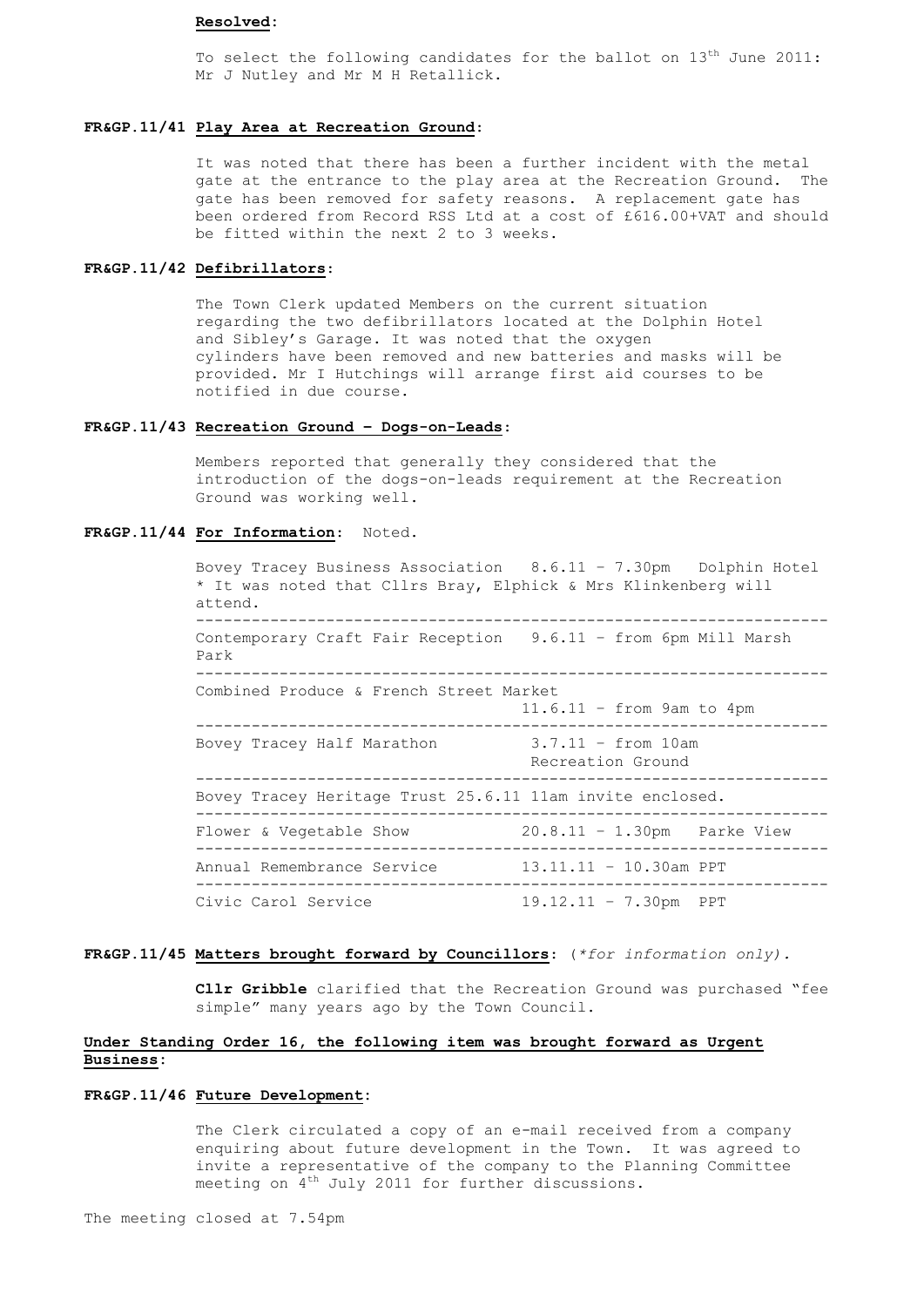|                     | Accounts paid up to 20.5.11                    |          |
|---------------------|------------------------------------------------|----------|
|                     |                                                | £        |
| 18.4.11             | H & A Waste Services Ltd                       | 215.34   |
| $\zeta$             | Mrs A J Kerswell                               | 250.00   |
| $\epsilon$          | <b>PVM Supplies Ltd</b>                        | 197.29   |
| $\epsilon$          | Sound & Visual Systems Ltd                     | 402.54   |
| $\epsilon$          | Teignbridge District Council (CCTV Scheme)     | 300.00   |
| $\epsilon$          | Teignbridge District Council (half-year rates) | 1702.81  |
| C                   | <b>Castles of Dawlish</b>                      | 45.56    |
| C                   | Pulse8internet Ltd                             | 133.20   |
| $\zeta$             | Devon Assoc. of Local Councils                 | 36.00    |
| 21.4.11             | Teignbridge District Council (Play area)       | 67000.00 |
| 28.4.11             | The Dartmoor Gallery                           | 325.00   |
| C                   | N Brock                                        | 260.00   |
| $\epsilon$          | K Gautrey                                      | 200.00   |
| $\epsilon$          | P J Bevans                                     | 168.00   |
| $\epsilon$          | Austen Knapman Ltd                             | 115.40   |
| $\epsilon$          | <b>Bovey Tracey Youth Action</b>               | 834.00   |
| C                   | <b>SPS</b> Marketing                           | 324.00   |
| C                   | S W Water Ltd                                  | 40.17    |
| C                   | S Ripley                                       | 390.00   |
| C                   | <b>PVM Supplies Ltd</b>                        | 43.56    |
| C                   | Max Bayles Professional Tree Care Ltd          | 360.00   |
| $\zeta$             | Ecotricity                                     | 5.86     |
| 6.5.11              | Robin Ray Ltd                                  | 25.00    |
| $\zeta$             | K J Thulborn Ltd                               | 2164.13  |
| C                   | EDF Energy 1 Ltd                               | 72.16    |
| C                   | <b>Castles of Dawlish</b>                      | 52.71    |
| C                   | R W Hubbard                                    | 11.23    |
| cc                  | <b>Information Commissioner</b>                | 35.00    |
| 9.5.11              | The Dartmoor Gallery                           | 362.50   |
| 19.5.11             | Mole Valley Farmers Ltd                        | 6.60     |
| C                   | H & A Waste Services Ltd                       | 296.16   |
| $\epsilon$          | S W Water Ltd                                  | 71.71    |
| $\subset$ $\subset$ | <b>Aaron Printers Ltd</b>                      | 294.00   |
| $\zeta$             | A R Fabb Bros. Ltd                             | 1738.59  |
|                     |                                                | 78478.55 |
|                     |                                                |          |
|                     |                                                |          |

# Wages/Salaries 8217.57

## **Direct Debits**

| 26.4.11 | <b>BOC</b> Ltd | 21.48  |
|---------|----------------|--------|
| 3.5.11  | Ecotricity     | 72.17  |
| 3.5.11  | Ecotricity     | 195.76 |
| 1.5.11  | Aviva          | 413.26 |
| 4.5.11  | UK Fuels Ltd   | 142.19 |
| 5.5.11  | Orange Payt.   | 40.04  |
| 10.5.11 | CanNetworks    | 31.73  |
|         |                | 916.63 |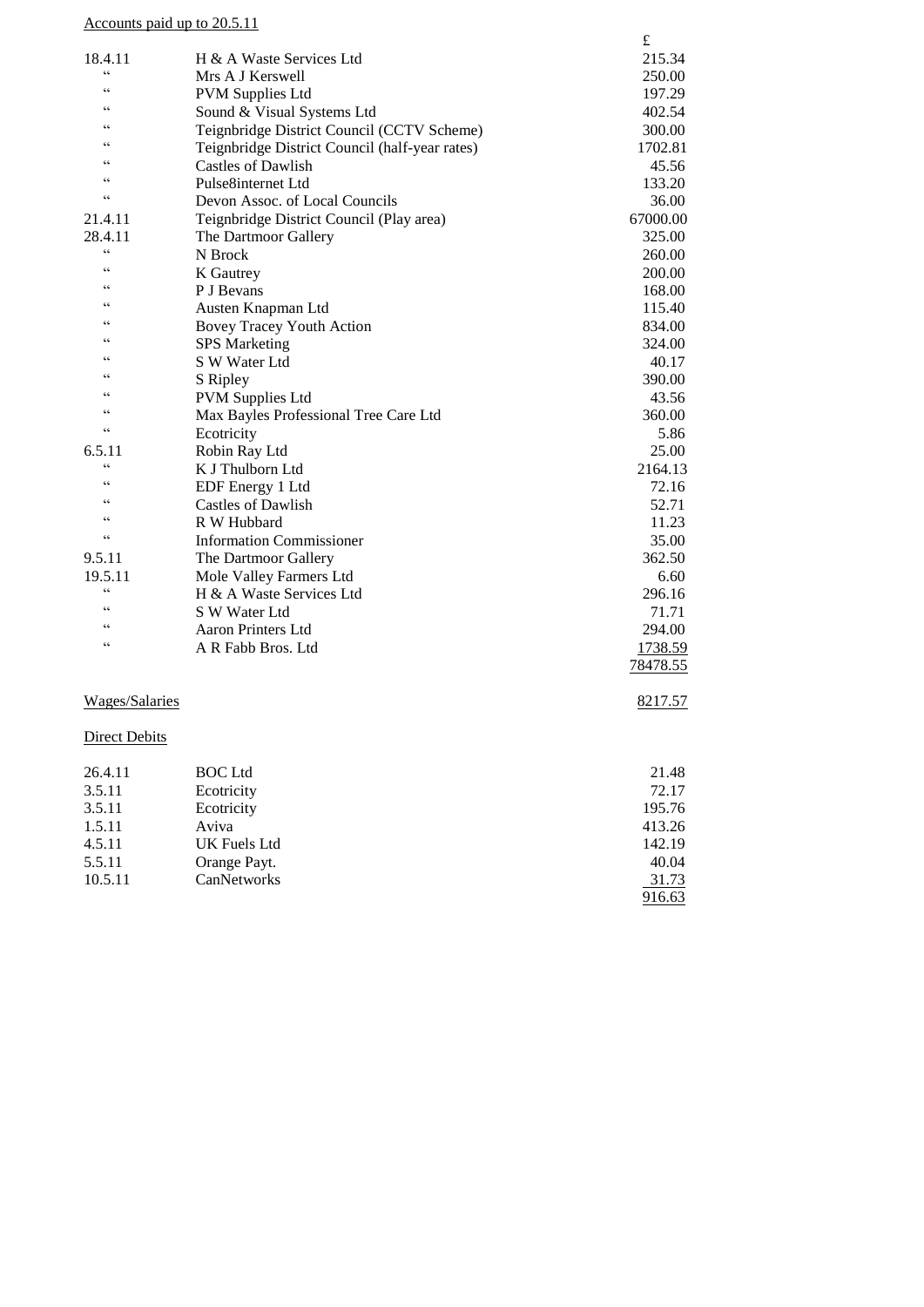Accounts paid up to 3.6.11

| General Account                      |                                                                                | £       |
|--------------------------------------|--------------------------------------------------------------------------------|---------|
| 2.6.11                               | Qualsafe Ltd                                                                   | 403.20  |
| $\mathsf{c}\,\mathsf{c}$             | Southern Electric                                                              | 528.00  |
| C                                    | EDF Energy Customers plc                                                       | 1030.30 |
| $\epsilon$                           | Sound & Visual Systems Ltd                                                     | 402 54  |
| C                                    | Ken Abraham                                                                    | 245.00  |
| C                                    | S W Water Ltd                                                                  | 5.64    |
| C                                    | T J Westwood (Re-imbursement)                                                  | 404.87  |
| $\epsilon$                           | $\epsilon$<br>$\boldsymbol{\varsigma}$ $\boldsymbol{\varsigma}$<br>R W Hubbard | 9.56    |
|                                      |                                                                                | 3029.11 |
| <b>Direct Debits</b>                 |                                                                                |         |
| 25.5.11                              | <b>BOC</b> Ltd                                                                 | 21.48   |
| 25.5.11                              | Can Networks Ltd                                                               | 33.90   |
| 1.6.11                               | Aviva                                                                          | 421.29  |
|                                      |                                                                                | 476.67  |
|                                      | <b>FINANCIAL STATEMENT 6TH JUNE 2011</b>                                       |         |
| Accounts to be paid                  |                                                                                | £       |
| 1 <sup>st</sup> Office Equipment Ltd |                                                                                | 578.26  |
| Arnolds                              |                                                                                | 20.90   |
| <b>Castles of Dawlish</b>            |                                                                                | 98.38   |
| Firewatch SW Ltd                     |                                                                                | 185.53  |
| Mole Valley Farmers Ltd              |                                                                                | 5.76    |
| $\epsilon$<br>cc                     | $\epsilon$<br>C                                                                | 9.84    |
| cc<br>cc                             | cc<br>cc                                                                       | 78.89   |
| $\mathsf{c}\,\mathsf{c}$<br>cc       | $\epsilon$<br>$\mathsf{c}\,\mathsf{c}$                                         | 1.50    |
|                                      | Teignbridge District Council                                                   | 5300.00 |
|                                      |                                                                                | 6279.06 |
|                                      |                                                                                |         |
| <b>Current Account</b>               |                                                                                | 9521.44 |
| Accounts to be paid                  |                                                                                | 6279.06 |

| <b>Business Instant Access Account</b> | 93353.29 |
|----------------------------------------|----------|
|----------------------------------------|----------|

Fixed Term Deposit 70349.04

 $3242.38$ 

96595.67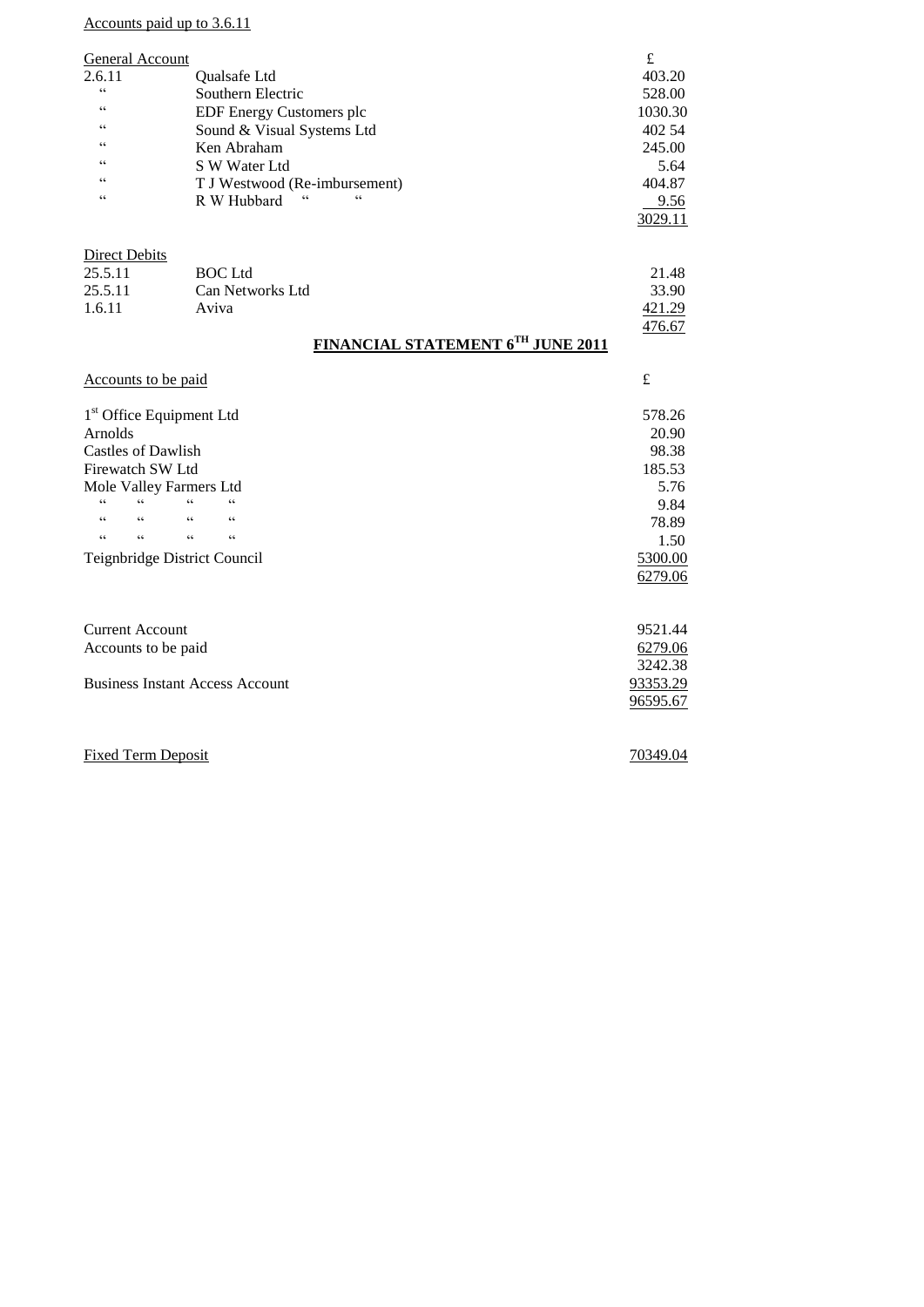### **PLANNING COMMITTEE MEETING HELD IN THE COUNCIL CHAMBER ON MONDAY 6TH JUNE 2011 at 7.56pm**

### **Present:**

The Town Mayor, Cllr R A Bray The Deputy Town Mayor, Cllr Mrs A M Klinkenberg\*

| Cllr A Allen         | Cllr E E Kelly         |
|----------------------|------------------------|
| Cllr R J Ashby       | Cllr Mrs A J Kerswell  |
| Cllr Mrs D E M Black | Cllr Ms C O Richardson |
| Cllr D K Elphick     | Cllr M Tregoning       |
| Cllr G J Gribble**/* |                        |

\*\* County Councillor \* District Councillor

#### **In attendance:**

Mr T J Westwood – Town Clerk Mrs L M Warren - Secretary

The meeting was chaired by Cllr Mrs Klinkenberg.

#### **PL.11/35. Apologies for absence**:

Cllr U Arnold (on holiday) Cllr M J Evans (unwell) Cllr F W Holmes\* (personal commitments)

### **PL.11/36. Consideration of Planning Applications**:

DNPA Applications listed to 13.5.11: None.

TDC Applications listed to 20.5.11:

a) **11/00369/COU** Change of use from restaurant (Class A3) to two dwellings at 66-70 Fore Street for Miss Y Nicholls.

Observations: No objections providing the proposals meet with the satisfaction of the Conservation Officer.

b) **11/00380/LBC** Listed Building Consent for internal works to facilitate change of use of restaurant to two dwellings at 66-70 Fore Street for Miss Y Nicholls.

Observations: No objections providing the proposals meet with the satisfaction of the Conservation Officer.

c) **11/01501/FUL** Replacement of existing dilapidated external timber staircase to first floor flat at 27A Fore Street for Mr D Osborne.

Observations: No objections.

d) **11/01481/LBC** Listed Building Consent to replace existing external staircase at 27A Fore Street for Mr D Osborne.

Observations: No objections.

DNPA Applications listed to 25.5.11:

e) **0245/11** Installation of 30 solar panels on barn at Chapple Farm, Chapple Road for Mr E Gibson.

Observations: No objections.

TDC Applications listed to 27.5.11:

**11/01091/FUL** Installation of dormer on east elevation at Mimosa Cottage, 3 Fore Street for Mrs E Lewis.

Observations: No objections.